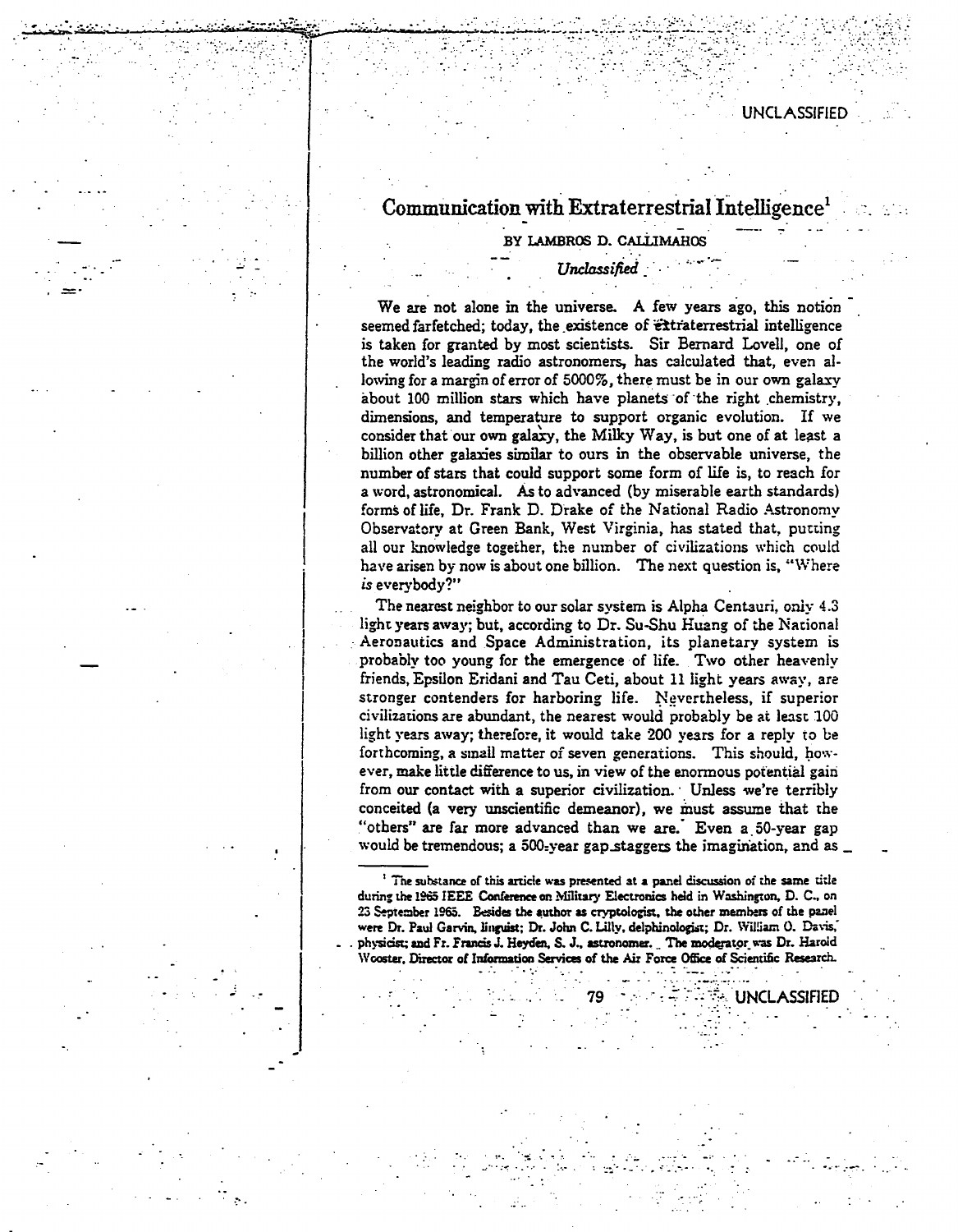#### UNCLASSIFIED "EXTRATERRESTRIAL INTELLIGENCE

for a 5000-year gap ... (By the way, if they are as much as 50 years behind us, forget it!) It is quite possible that "others" have satellite probes in space, retransmitting to "them" anything that sounds nonrandom to the probe. But they have probably called us several thousand years ago, and are waiting for an answer; or worse yet, they have given up; or, more probably, they have reached such impressive technological advances that they have destroyed themselves.<sup>2</sup>

Epsilon Eridani and Tau Ceti were the targets on which Dr. Drake focussed his attention in the spring of 1960 in Project Ozma, an attempt to detect possible intelligent signals from outer space. The frequency selected for listening was 1420.405752 megacycles per second, or a wave length of 21 cm. This particular frequency, postulated independently by two professors on the faculty of Cornell University, Giuseppe Cocconi and Philip Morrison, happens to be the radiation frequency of atomic or free hydrogen which permeates space in great clouds; moreover, this frequency is within the range of radio frequencies able to pass through the earth's atmosphere. Presumably, the significance of this frequency would be known to other intelligent beings in the universe who understand radio theory. We're still talking about radio waves as the communication medium; other possible media might be masers, lasers, or the as yet undiscovered and unnamed "rasers." A technology superior to ours might even have learned how to modulate a beam of neutrinos (weightless, uncharged particles that physicists on earth find it difficult even to detect); if so, "they" may have to wait a century or two before we learn how to build a neutrino receiver.

If another civilization were trying to establish communication with us, it would first embark on attention-getting signals of such a nature that we could distinguish them from random cosmic noise; once we receive a recognizable signal, we have a good chance of understanding the message. For example, they could start with trains of signals corresponding to the natural numbers  $1, 2, 3, \ldots$ , followed perhaps by prime numbers. They might continue with equal-length extended signals consisting of start and stop impulses, with occasional pulses in

"Profound crises lie in wait for a developing civilization and one of them may well prove fatal. We are already familiar with several such critical (situations):

(a) Self-destruction as a result of a thermonuclear catastrophe or some other discovery which may have unpredictable and uncontrollable consequences.

ال المحافظ العام المالية.<br>منابع

- 
- (c) Overproduction of information.
- (d) Restricted capacity of the individual's brain which can lead to excessive specializa

tion, with consequent dangers of degeneration.

(e) A crisis precipitated by the creation of artificial intelligent beings."

between: when these signals are a would show a circle, the Pythagor design. These attention-getting s "language lessons," interspersed wi the bring us up to the level of our s

L.D.CAJ

It may be assumed that the sr possessed by all higher forms of li could thus be greatly simplified a representation such as that of a te! held at Green Bank in 1961 to discu with other planets, one of the part up a hypothetical message on ti consisting of 1271 binary digits or 1271 has but two prime factors, 31 to write out the message in raster in 31 lines of 41 bits each; the latte ness in the patterns disclosed, in dimensions. In Fig. 2 is the writ binary 1's have been replaced by a Now for its interpretation.

There are dots at the four cor points, marking the outlines of th representation of the sun; directly representing 8 planets, identified l their left, preceded by a binary r legged beings illustrated are obvio hand of the male figure points to parently reside. At the top of thtions of hydrogen, carbon, and chemical structure of life on their third planet there emerges a wavy water; the representation of a fish  $:$ and therefore have space travel.

to a six (preceded by the usual b there are six fingers on each har their number system is probably : female figure may be seen a bracke binary form (preceded by a binar are 11 units high. A reasonable cm., the wave length of the trans. tall, which should be all right for a In 1952 the British mathemati address before the British Interpla or First Steps in Celestial Syntax.

In this connection, Professor Iosif Shklovsky, Russia's greatest radio astronomer, has the following to say in the September 1965 issue of Soviet Life: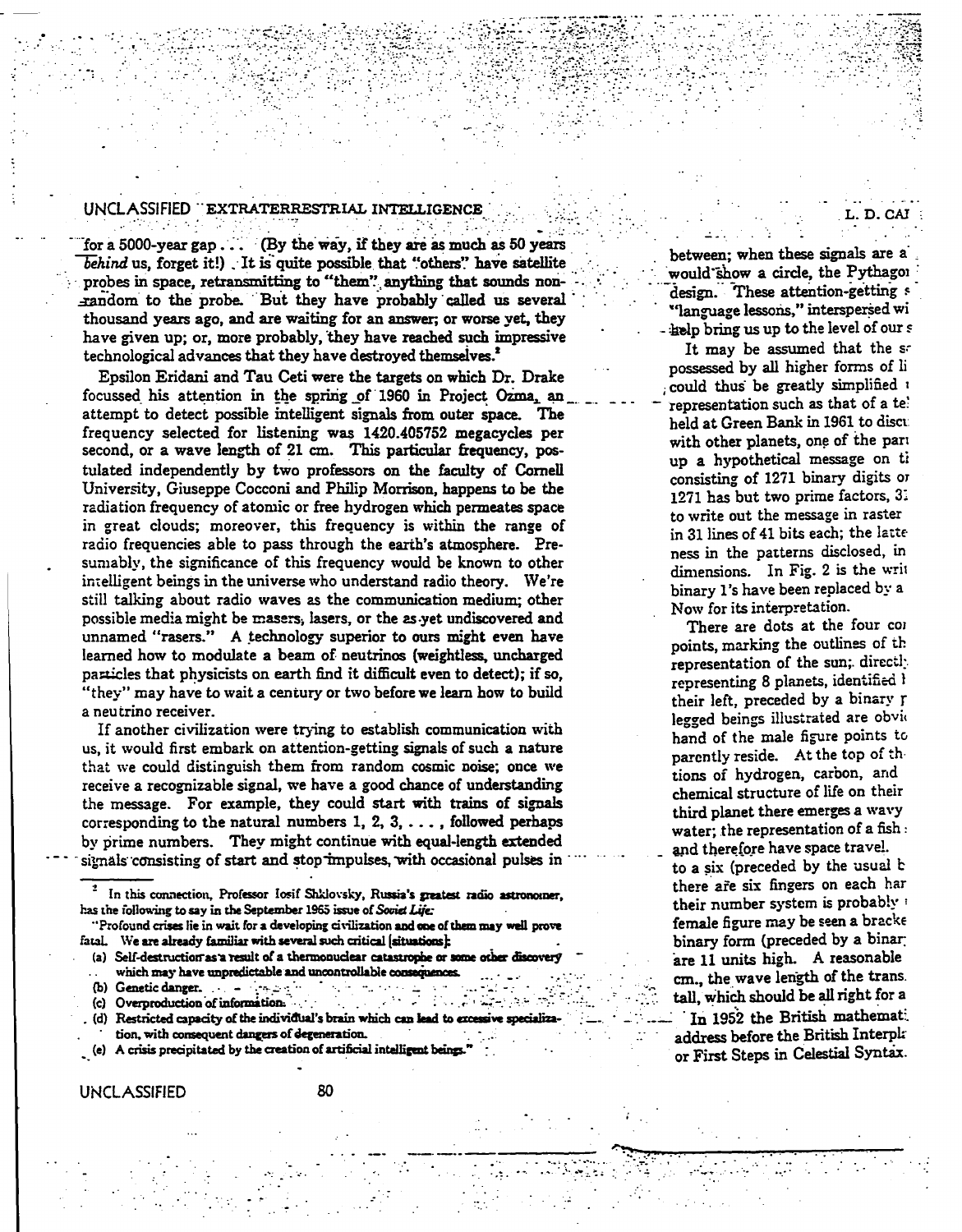#### IAL INTELLIGENCE

v, if they are as much as 50 years sible that "others" have satellite hem" anything that sounds nonave probably called us several for an answer; or worse yet, they ey have-reached such impressive e destroyed themselves.<sup>2</sup> the targets on which Dr. Drake of 1960 in Project Ozma, an signals from outer space. The 15 1420.405752 megacycles per This particular frequency, possors on the faculty of Cornell ilip Morrison, happens to be the hydrogen which permeates space quency is within the range of h the earth's atmosphere. Preuency would be known to other inderstand radio theory. We're : communication medium; other , or the as vet undiscovered and perior to ours might even have reutrinos (weightless, uncharged it difficult even to detect); if so, two before we learn how to build

o establish communication with getting signals of such a nature random cosmic noise: once we a good chance of understanding ild start with trains of signals 1, 2, 3,  $\dots$ , followed perhaps inue with equal-length extended pulses, with occasional pulses in

ky, Russia's greatest radio astronomer, ue of Soviet Life: -ilization and one of them may well prove critical [situations]:  $$ ear catastrophe or some other discovery rollabie consequences.

a which can lead to excessive specializaion.

icial intelligent beings.

#### L. D. CALLIMAHOS

**UNCLASSIFIED** 

**UNCLASSIFIED** 

between; when these signals are aligned flush over one another, they would show a circle, the Pythagorean Theorem, or similar geometric design. These attention-getting signals would be followed by early "language lessons," interspersed with items of technical information to help bring us up to the level of our superiors, "them." **A** 

It may be assumed that the sense of sight, or an equivalent, is possessed by all higher forms of life; the problems of communication could thus be greatly simplified through the medium of a "raster" representation such as that of a television screen. After a conference held at Green Bank in 1961 to discuss the possibility of communication with other planets, one of the participants, Bernard M. Oliver, made up a hypothetical message on the raster principle. The message, consisting of 1271 binary digits or "bits," is shown in Fig. 1. Since 1271 has but two prime factors, 31 and 41, we would naturally be led to write out the message in raster form, in 41 lines of 31 bits each, or in 31 lines of 41 bits each; the latter case reveals a greater nonrandomness in the patterns disclosed, indicating that these are the correct dimensions. In Fig. 2 is the write-out of the message, in which the binary 1's have been replaced by a dot and the 0's left as blank spaces. Now for its interpretation.

There are dots at the four corners of the pictogram as reference points, marking the outlines of the rectangle. At the upper left is a representation of the sun; directly underneath in a column are dots representing 8 planets, identified by the appropriate binary coding to their left, preceded by a binary point as a marker. The erect, twolegged beings illustrated are obviously bisexual and mammalian; one hand of the male figure points to the fourth planet where they apparently reside. At the top of the pictogram may be seen representations of hydrogen, carbon, and oxygen atoms, indicating that the chemical structure of life on their planet is similar to ours. From the third planet there emerges a wavy line, showing that it is covered with water; the representation of a fish shows that they must have visited us and therefore have space travel. One hand of the female figure points to a six (preceded by the usual binary point), perhaps implying that there are six fingers on each hand; we could therefore assume that their number system is probably to the base 12. At the right of the female figure may be seen a bracket, in the middle of which is eleven in binary form (preceded by a binary point): this implies that the beings are 11 units high. A reasonable interpretation is that the unit is 21 cm., the wave length of the transmission, making them about  $7\frac{1}{2}$  feet tall, which should be all right for average Martians.

In 1952 the British mathematician Lancelot Hogben delivered an address before the British Interplanetary Society entitled "Astraglossa, or First Steps in Celestial Syntax." Hogben pointed out that number

81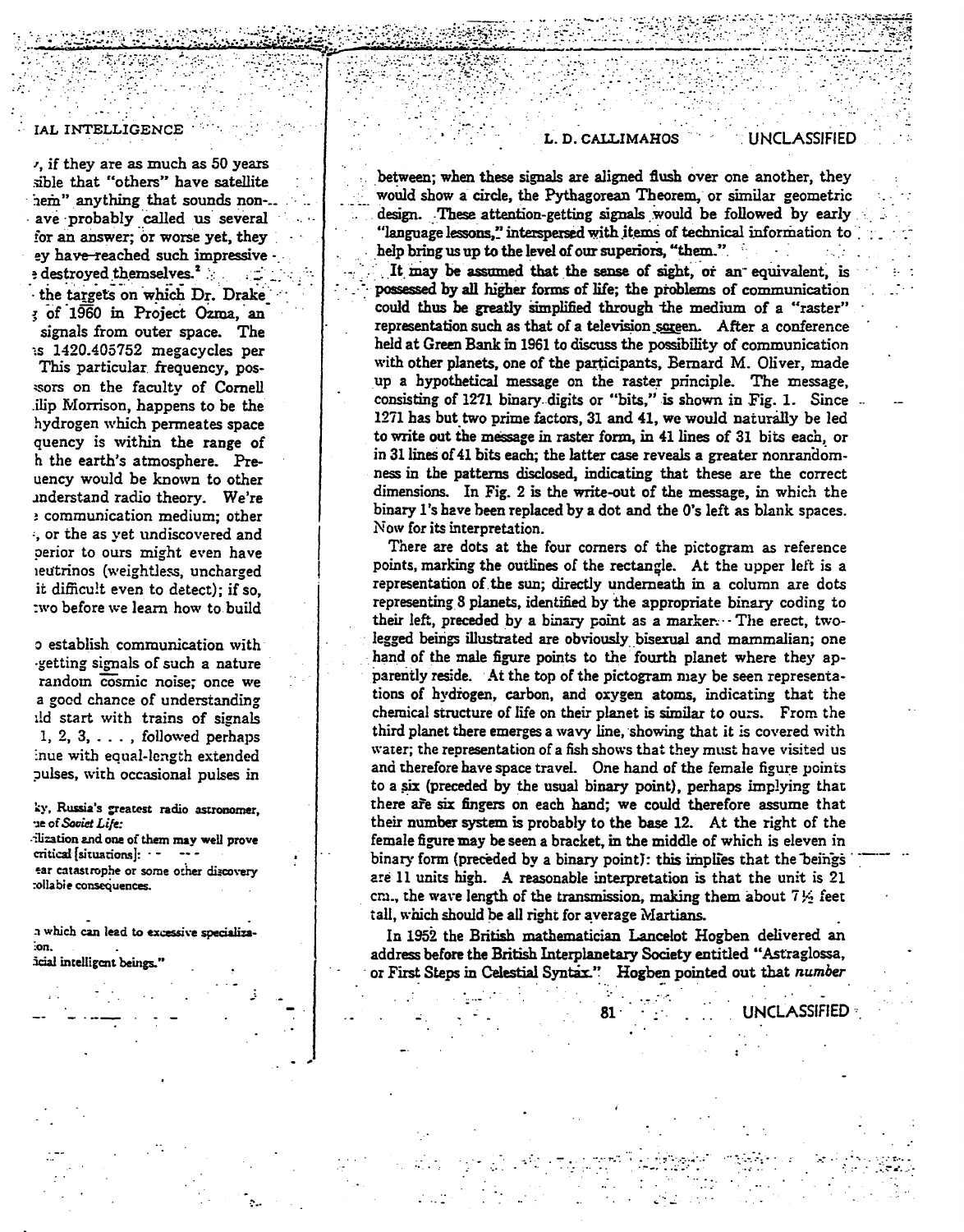L. D. c,.

.  $\sim$   $\sim$ 

is the most universal concept for. intelligent beings; therefore, mat! steps in extraterrestrial communi - => eould transmit pulses representin "radioglyphs" representing "+" later carried out the basic idea : shapes to represent elementary different approach was developed Mathematics at the University • book entitled "Lincas: Design of "Lincos," an acronym of "lingua munication of ideas through syro of those who have taken the trou is too difficult. After all, the o across to another party, whose different from our own. In othe an "inverse cryptography," *or*  designed, not to hide meaning, I prehend. Cleverness on the par: factor, not reliance on ingenu cryptographer-somehow, this to make his meaning clear to the r possess a cosmic equivalent of the

' *··.:.·* ·~

As an illustration of how much minimum of material, and as an ex let us consider a message I have d. expect of an initial communical shown a series of transmissions v inhabited planet, many light yes are representations for the 32 dit or distinctive pulse shapes) heard -The punctuation marks are not p different time lapses: adjacent s: unit) between them; a space be {2 units); commas, semicolons, an 16 units, respectively. Between . . reference purposes) there is a tim The first transmission, (1), is different symbols which will be u  $\frac{1}{2}$  is the clear implication

<sup>3</sup> The Rosetta Stone is a piece of blac. of the Nile, bearing a bilingual inscription and Greek) with which Jean François Ch-Egyptian hieroglyphs.

:~· ...



UNCLASSIFIED EXTRATERRESTRIAL INTELLIGENCE

. ~ . lOOOOOOOOOOOOOOOOOOOOOOOOOOOOOOOOOOOOOOO lOOOOlllOOO~O~OOOOlOOOOOlOOOOOOlOOOOOlOO

0000010001000000000000000000000000000000 00000010.0010~001000000100000000000010000 -~uooooo10001000001~000001000000001000100 *0100000001110000000000000010000000000001*  000000000000000000•000000000000~00000000 0000000000000000000000001000001000000100

. . . ... . ~ .. ~ -.. . :. . .- <sup>~</sup>... :. . .· .

. ... : ·> ..... ~-·~.·. . . . -. . .. " ....

, .

. *·-:·* ... *:.* ·:. . . \_·:·.·.·:~.:>\_· .. • ... ·.·!·:.·.: .. ' .. • .• > ...7 ..... -•• :-~\_: .:.:· ..... •• ·!:\_.··. . :·\_.· ... ; ..... ~ :.::::· .. ::· - ... . . :-· .. ·· ........ ·. -:·; .-··· - . . .-: . -~··: \_: ·. ;. · . .:: .. · ~-

*....* •: . .

UNCLASSIFIED 82

-~·· ..

Fig. 2.

- ··-· ····-··· .. . ··-- ·-··-·----------· ---------.-~·-. "'·.-=--.-~\ ... ·..... \_ .... ·;\_\_\_ . .--·: ~.,;.:·;;;!..-..,\_ ... \_. \_; .. ·- ... · '.·;·--· ·'· •....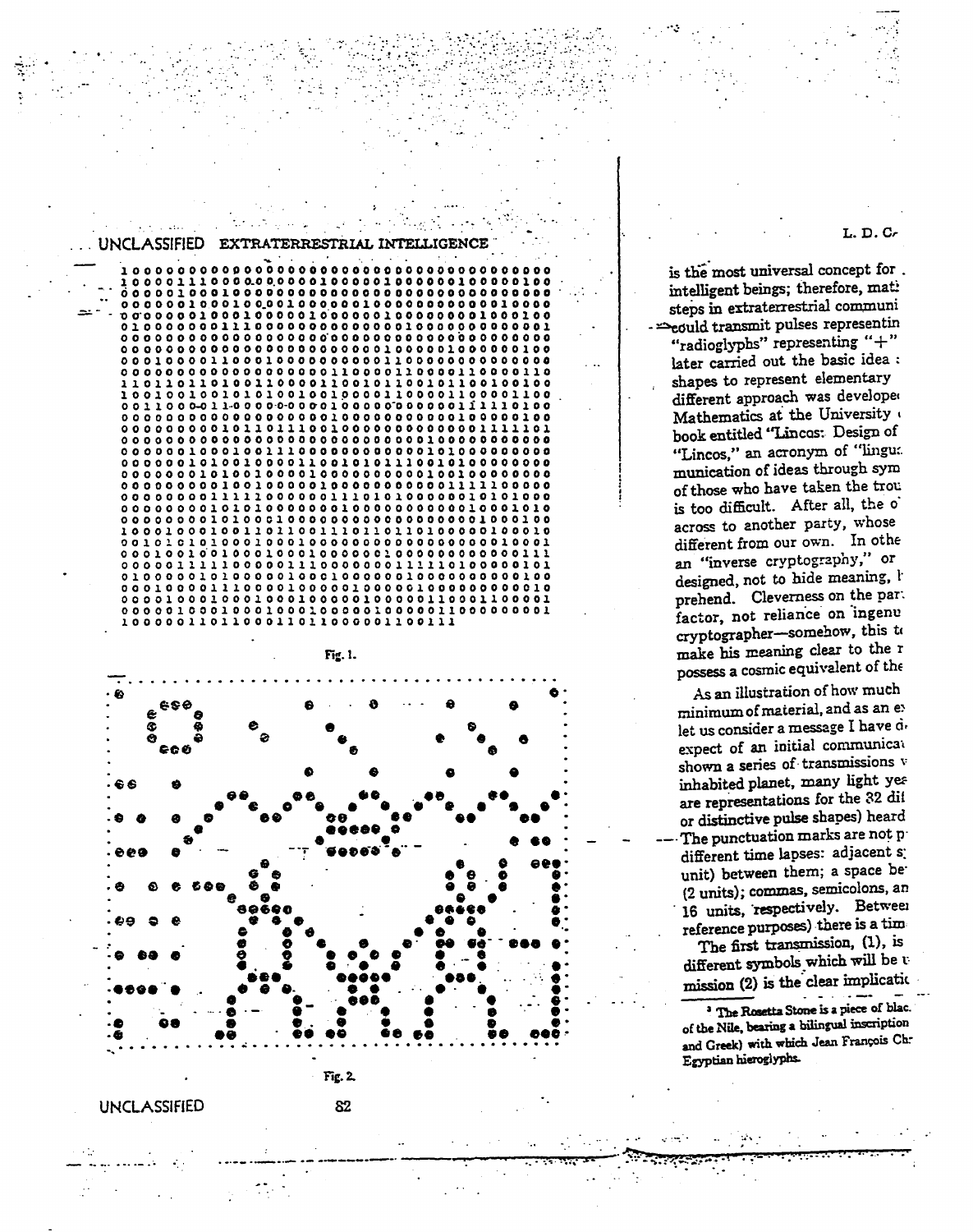#### **RIAL INTELLIGENCE**



#### L. D. CALLIMAHOS

#### **UNCLASSIFIED**

is the most universal concept for establishing communication between intelligent beings; therefore, mathematics forms the basis for the first steps in extraterrestrial communication. He then illustrated how he could transmit pulses representing integers, and distinctive signals or "radioglyphs" representing "+", "-", "=", and so on. Morrison later carried out the basic idea a little further, using different pulse shapes to represent elementary mathematical symbols. An entirely different approach was developed by Hans Freudenthal, Professor of Mathematics at the University of Utrecht, who in 1960 published a book entitled "Lincos: Design of a Language for Cosmic Intercourse." "Lincos," an acronym of "lingua cosmica," tries to establish a communication of ideas through symbolic logic, but the general consensus of those who have taken the trouble to study his book is that his planis too difficult. After all, the object of the exercise is getting ideas across to another party, whose thinking processes may be entirely different from our own. In other words, what we need to develop is an "inverse cryptography," or communication symbolism specially designed, not to hide meaning, but to be as easy as possible to comprehend. Cleverness on the part of the sender is then the important factor, not reliance on ingenuity of the recipient. The inverse cryptographer-somehow, this term doesn't sound quite right-must make his meaning clear to the recipient, even if the latter does not possess a cosmic equivalent of the Rosetta Stone.<sup>3</sup>

As an illustration of how much information could be conveyed with a minimum of material, and as an example of facile inverse cryptography, let us consider a message I have devised to be typical of what we might expect of an initial communication from outer space. In Fig. 3 is shown a series of transmissions which could have come from another inhabited planet, many light years away. The 32 arbitrary symbols are representations for the 32 different signals (combinations of beeps, or distinctive pulse shapes) heard on a frequency of 1420.4 megacycles. The punctuation marks are not part of the message, but here represent different time lapses: adjacent symbols are sent with a short pause (1) unit) between them; a space between symbols means a longer pause (2 units); commas, semicolons, and periods indicate pauses of 4, 8, and 16 units, respectively. Between transmissions (numbered here for reference purposes) there is a time lapse of 32 units.

The first transmission,  $(1)$ , is obviously an enumeration of the 32 different symbols which will be used in the communications; in transmission (2) is the clear implication that A represents the integer 1, B

<sup>3</sup> The Rosetta Stone is a piece of black basalt found in 1799 near the Rosetta mouth of the Nile, bearing a bilingual inscription (in Egyptian hieroglyphics, Egyptian demotic, and Greek) with which Jean François Champollion was able to solve the mystery of the Egyptian hieroglyphs.

**UNCLASSIFIED**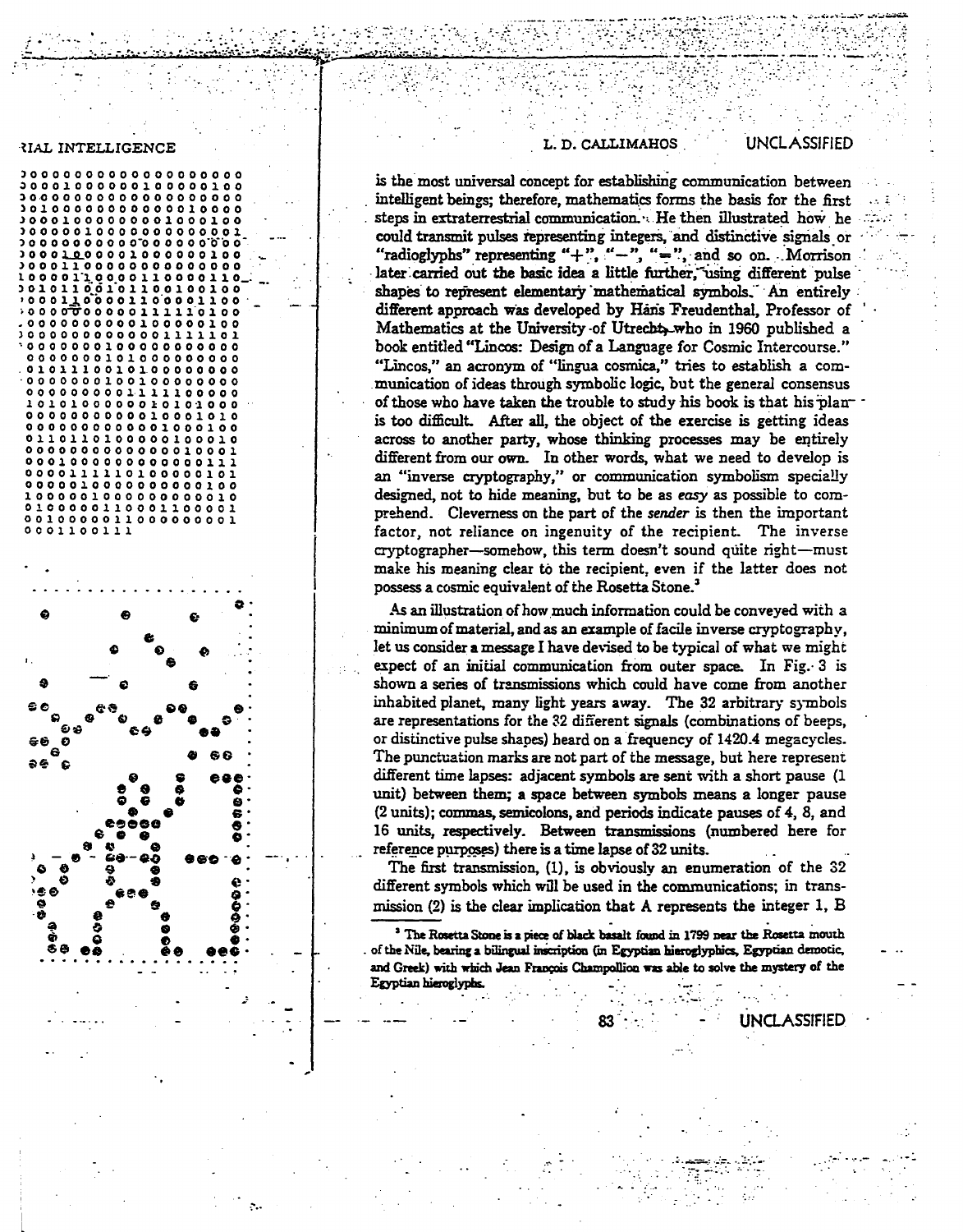|                    | u. D. Cumminiuud<br>UI ILLI<br>ハウンハイルレ<br>المنقلب المتسابسة<br>$\sim$                                                                                                                                                                                                                                                                                                                                     |
|--------------------|-----------------------------------------------------------------------------------------------------------------------------------------------------------------------------------------------------------------------------------------------------------------------------------------------------------------------------------------------------------------------------------------------------------|
| - (1)              | A. B. C. D. E. F. G. H. I. J. K. L. M. X. O. P. Q. R. S. T. U. V. W. X. Y. Z.<br>S. T. U. Y. W. X. Y. Z.  L. S. t. f. @.                                                                                                                                                                                                                                                                                  |
| ۰.,<br>(2)         | A A, B; A A A, C; A A A A, D; A A A A A A, E; A A A A, A, A, A, A, G;<br>8 A A A A A A A, H; A A A A A A A A A A , I; A A A A A A A A A A A . J.                                                                                                                                                                                                                                                          |
| (3)                | AKAL B: AKAKAL C; AKAKAKAL D. AKAL B: BKAL C: CKAL D.<br>BKCLE: ELBKC: FKDLJ: JLDKF. ELKE: KELE. *                                                                                                                                                                                                                                                                                                        |
| (4)                | C X A L B: D M A L C: G X E L B: E X G L M B.                                                                                                                                                                                                                                                                                                                                                             |
| (5)                | D K N L D: C K N L G: F M F L N: E M E L N.                                                                                                                                                                                                                                                                                                                                                               |
| (6)                | J L AN; J K A L AA; J K B L AB; AA K A L AB. J K J L BN; J K J K J L CN;<br>IN X C L IC.                                                                                                                                                                                                                                                                                                                  |
| (7)                | BOCLF: DOBLH: EOBLAN: DOANLDM.                                                                                                                                                                                                                                                                                                                                                                            |
| (8)                | FPCLB: HPBLD: JPBLE: JPELB.                                                                                                                                                                                                                                                                                                                                                                               |
| (9)                | APJLQJ; APANILQANI: QJ, PJLQANI.                                                                                                                                                                                                                                                                                                                                                                          |
| (10)               | Q J L R A; Q J O B L R B; A R E M A L R E L E O Q J. Q ANK L R NA;<br>Q ANN O B L R NB.                                                                                                                                                                                                                                                                                                                   |
| (11)               | HLH: CSC. CSG. DKALCEB: DKCSEKA: EKASDKC.                                                                                                                                                                                                                                                                                                                                                                 |
| (12)               | DTA: DTB: DTC: DLD: DUE: DUF: DUG. JTI: JUAA.                                                                                                                                                                                                                                                                                                                                                             |
| (13)               | FIRIT V GH; ANN K C V ANN; AN P C V CRC.                                                                                                                                                                                                                                                                                                                                                                  |
| (14)               | FEKAXLEKA: BFEKAXLFBOEXKFBOAXLBOF.                                                                                                                                                                                                                                                                                                                                                                        |
| (15)               | CYBLI: 2YBL BE; BYEL CB; WDKAXYSL EE.                                                                                                                                                                                                                                                                                                                                                                     |
| (16)               | BE Z B L E; FD Z B L H; BG Z C L C; ABE Z C L E. W AI K F X Z B L E.<br><b>EE Z B_L_M E; M ABE Z C L M E. BE Z B L KM E.</b>                                                                                                                                                                                                                                                                              |
| (17)               | D . L D O C O B O A L BO; E . L E O D O C O B O A L ABN; H . L DACEN.                                                                                                                                                                                                                                                                                                                                     |
| (18)               | L P D L A N Q C K Q E N Q G K Q I M. L V CRADAZI.                                                                                                                                                                                                                                                                                                                                                         |
| ലാ                 | SLAKQWA * XKQWB * XKQWC * XKQWD * XX. SVBRCAGGH.                                                                                                                                                                                                                                                                                                                                                          |
| (20)               | <b>CEKA FLUEKAX: BCEKA FLBUEKAX:</b><br>B e E K W D K C X & L B W E K G X. e B 2 e D A L W B X W D X L B 0 D.                                                                                                                                                                                                                                                                                             |
| (21)               | SY < LO WHAXZB FKALN.                                                                                                                                                                                                                                                                                                                                                                                     |
| (22)               | B K C L c @ NA A: B K C L E. C O D L c @ NA 4: C O D L AB.<br>DYBL < @RKL f: DYBL AF.                                                                                                                                                                                                                                                                                                                     |
| [23]               | B K C L E: « @ XNB \$. B K D L E; « @ XNC \$. E Y B L SE; « @ XNB \$. P Y B L C E;<br>c @ NNC #. IT E: c @ NNB #. HUC: c @ NNC #. & T BACANEM: c @ NNC #.                                                                                                                                                                                                                                                 |
| (24)               | BL c@ 1210 ∮. CL c@ 1210 ∮. E, C, AA, AC, AC, c@ 1210 ∮. ANA c@ 1410 ∮.                                                                                                                                                                                                                                                                                                                                   |
| (25)               | $\epsilon$ @1962 1 L B O & t @A f: c @1967 1 L & c @A f Y B. c @A f L t @1060 f.<br>t @NAE # L B & t @NAC #: t @NAF # L & t @NAC # Y B.                                                                                                                                                                                                                                                                   |
| (26)               | t @ XXX ≸ L D O Q C O L t @ MNC ∮ Y C.                                                                                                                                                                                                                                                                                                                                                                    |
| (27)               | Q S K Q D K Q H K Q AF K Q C S V A;<br>Q B K Q D K Q H K Q AF K Q C3 K c @ XXI \$ L A.                                                                                                                                                                                                                                                                                                                    |
| (28)               | $C$ K c @ A $\neq$ L C; c @ A $\neq$ L D. I K c @ A $\neq$ L A3; c @ A $\neq$ L C.<br>$FDZ \in @A \nsubseteq L H; c @A \nsubseteq L B.$<br>c @ A pī L A, R GC, M R GC, J P C, E, K, M, c @ NAI f.<br>$\epsilon$ @ B $\neq$ L A, R G;, M R G;, J P C, &, K, M, $\epsilon$ @ KKI $\hat{\epsilon}$ .<br>$c \odot c \neq L$ $A$ , $R$ $C$ C, $R$ $C$ C, $J$ $P$ C, $E$ , $X$ , $H$ , $c \odot R$ $R$ C, $f$ . |
| (29)               | $\epsilon$ @ NGC $\beta$ L B L $\epsilon$ @ B $\beta$ ; $\epsilon$ @ NGC $\beta$ L L $\epsilon$ @ B $\beta$ Y B.<br>$\epsilon$ @ NAN $\neq$ L B $\epsilon$ @ C $\neq$ K B $\epsilon$ @ D $\neq$ . @ NAA $\neq$ L $\epsilon$ @ C $\neq$ O $\epsilon$ @ D $\neq$ .                                                                                                                                          |
| <b><i>PEAL</i></b> | $\sim$ $\sim$ $\sim$<br><b><i>ETA CHIP.</i></b><br>a an A<br>.                                                                                                                                                                                                                                                                                                                                            |

### UNCLASSIFIED EXTRATERRE

the integer  $2, \ldots, J$  the integer there are introduced symbols for in teaching us their mathemat addition, subtraction, multiplic: and the concept of zero; inequa roots; and definitions of  $\pi$  and new to the 31 symbols recovered most beautiful concepts in pure if they can teach us such a combe staggered by what they will transmission. Beginning with cluster concepts are introduce. transmission (30), we now are u: pure Venerean. Furthermore, the code they are using on us thousands upon thousands of this is easily appreciated by an the meaning of all 30 transmissio

Even right after this first meswith that planet, we shall have a Fermat's Last Theorem, Gold unsolved problems in mathem: not be difficult for "them" to d nological superiority (first of a . able to call  $us!)$ . If "they" b structure constant," they are as five for sure, suspect the sixth. ratio, among others, of the spec electron; it may take a century And after we resolve our pres appropriate to make discreet harmony and peace with our fel otherwise ingested by the su; fortune to contact us. But as (and generations of his descend:

The solution may be found on p. 1

<sup>3</sup> With what he has learned from reader formulate these two questions d compact form; the solutions appear on classic unsolved problems in mathemati values of  $x$ ,  $y$ , and  $z$  can be found is an integer greater than 2; Goldbach's other mathematicians failed to make th number greater than 2 can be expressed

**UNCLASSIFIED** 

84

Fig. 3.

11 L F

**exufLe** exp*i* 

**UNCLASSIFIED** 

 $.4306, 10$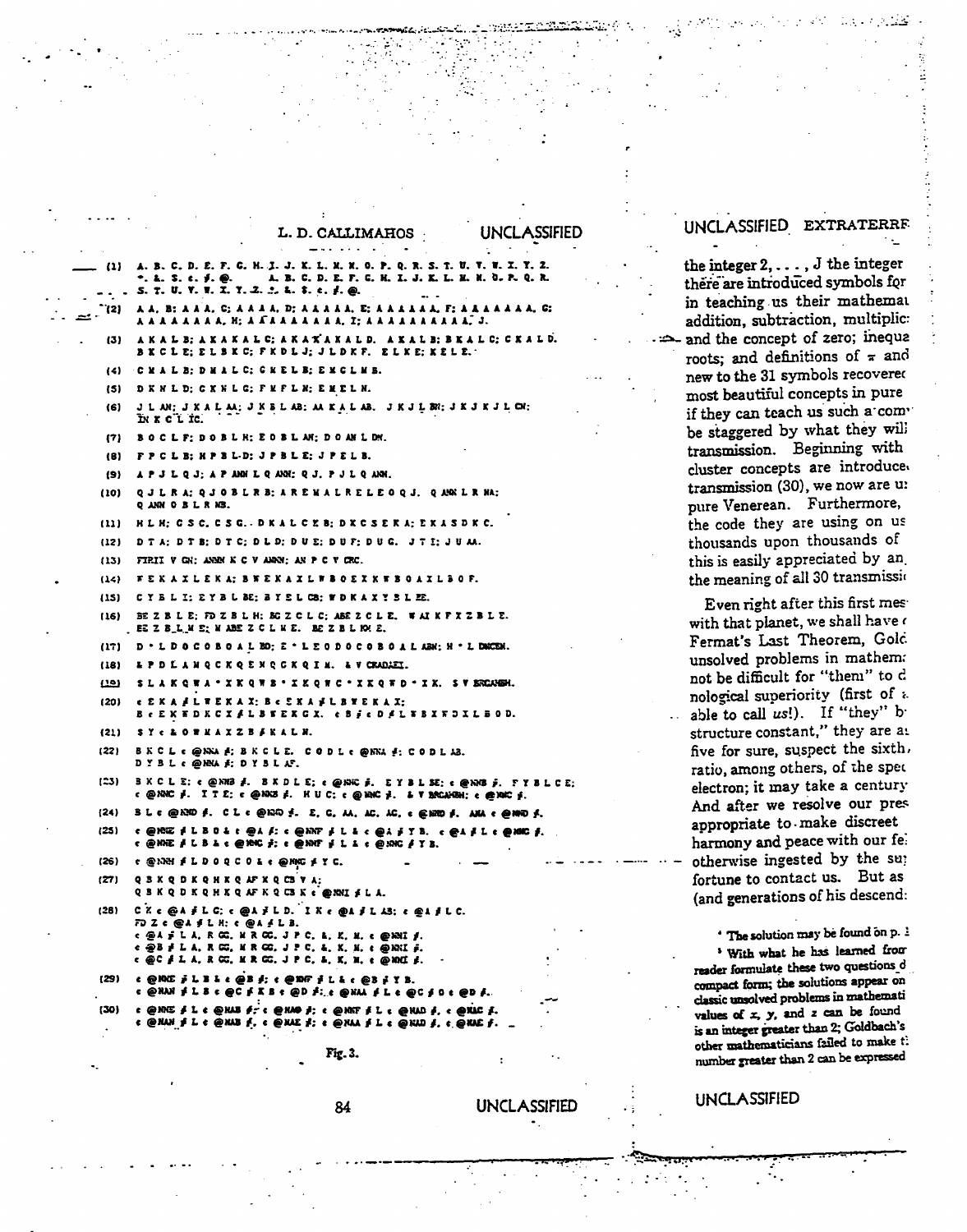### UNCLASSIFIED **JIMAHOS** N. O. P. Q. R. S. T. U. V. W. X. Y. Z. F. G. H. I. J. K. L. M. N. O. P. Q. R. Э.  $E: A \times A \times A \times E: A \times A \times A \times A \times C$  $\mathbf{I} : \mathbf{A} \mathbf{A} \mathbf{A}^{-1} \mathbf{A} \mathbf{A} \mathbf{A} \mathbf{A} \mathbf{A} \mathbf{A}^{-1} \mathbf{J} \cdots$ LD. ATLLE BKALC: CKALD. KF. ELKE: KELE. L M B.  $\sim$ LN.  $\sim$   $\sim$ JKJLEN; JKJKJLCN;  $L$   $\mu$ Y L DN.  $L_5$  $\mathbf{L}$  Q ANN. ELEOQJ. QANN LRNA: **KCSEKA; EKASDKC.**  $F$ ; DUG. JTI; JUAA.  $\mathbf{r}$ **EXKEBOAXLBOF. TAXYBLE.** ZCLE. NAIKFXZBLE. . XX E. CC.BOALABI: H \* L DNCEN. V CRADAZI. XXQ TD . XX. \$ V ERCLHEN. **ERAX:** fepftwaxwoxtsop. **GNN #: CODLAB. 2 g. EYBLED: c @NNB g. FYBLCE:** PNC F. & V ESCARN: C @NNC F.  $AC.$   $AC.$   $c$  @  $A5D$   $f.$   $A5C.$   $c$  @  $N5D.$   $f.$ . € @A £ Y 5. € @A £ L € @MHG <mark>£.</mark> **CENGFYE**  $2L<sub>2</sub>$  $\neq$  L AB:  $\epsilon$  @A  $\neq$  L C.  $C = \bigcirc RNT$   $\downarrow$  $4. c 36$  NKI  $6.$  $\therefore$   $\in$   $\circledcirc$  NNT  $\neq$ . **63 FY B.**  $\mathcal{A} = \mathcal{L} \leftarrow \oplus \mathcal{C} \neq 0 \leftarrow \oplus \mathcal{D} \neq \mathcal{L}$  $\hat{\mathbf{r}}$  i. (  $\oplus$  XJ)  $\hat{\mathbf{r}}$ , (  $\oplus$  XJC  $\hat{\mathbf{r}}$ .  $i$  ,  $\epsilon$  .  $\delta$  ,  $\epsilon$  ,  $\epsilon$  ,  $\delta$  ,  $\epsilon$  ,  $\epsilon$  ,  $\epsilon$  ,  $\epsilon$  ,  $\epsilon$

**UNCLASSIFIED** 

#### **UNCLASSIFIED EXTRATERRESTRIAL INTELLIGENCE**

the integer  $2, \ldots, J$  the integer 10. In the first twenty transmissions there are introduced symbols for the introductory expository treatment in teaching us their mathematics. Among the items treated are: addition, subtraction, multiplication, and division; decimal notation and the concept of zero; inequalities and approximation; powers and roots; and definitions of  $\pi$  and e. Transmission (21) adds nothing new to the 31 symbols recovered thus far, but it does quote one of the most beautiful concepts in pure mathematics: they are telling us that,. if they can teach us such a complex notion at this early stage, we will be staggered by what they will teach us by the 200th or the 2000th transmission. Beginning with transmission (22), words and wordcluster concepts are introduced, so that by the time we come to transmission (30), we now are understanding, in a manner of speaking, pure Venerean. Furthermore, we can now see how we could recover the code they are using on us, and which will obviously consist of thousands upon thousands of code groups with different meanings; this is easily appreciated by anyone who takes the trouble to fathom the meaning of all 30 transmissions in the foregoing example.<sup>4</sup>

Even right after this first message, if we are in direct communication with that planet, we shall have questions to put to "them": the proof of Fermat's Last Theorem, Goldbach's conjecture.<sup>5</sup> and many other unsolved problems in mathematics and the natural sciences. It will not be difficult for "them" to demonstrate their intellectual and technological superiority (first of all, don't forget it was they who were able to call us!). If "they" but know the seventh digit of the "fine structure constant," they are ages ahead of us (we know only the first five for sure, suspect the sixth). This number, 137.039 . . . . is the ratio, among others, of the speed of light to the speed of the hydrogen electron; it may take a century to calculate this constant to 9 digits. And after we resolve our pressing scientific questions, it might be appropriate to make discreet inquiries as to how we could live in harmony and peace with our fellow man-that is, if we aren't eaten or otherwise ingested by the superior civilization that had the good fortune to contact us. But as far as the cryptologist is concerned, he (and generations of his descendants who might experience the supreme

The solution may be found on p. 109; but eschew the premature peek.

<sup>3</sup> With what he has learned from this example of space communication, let the reader formulate these two questions directly for transmission to "them," in a clear and compact form; the solutions appear on pg. 109. For the reader who is a little rusty on classic unsolved problems in mathematics. Fermat's Last Theorem states that no integral values of x, y, and z can be found to satisfy the equation  $x'' + y' = z'$ , if n is an integer greater than 2; Goldbach's "notorious" conjecture ("notorious" only because other mathematicians failed to make the conjecture themselves) states that every even number greater than 2 can be expressed as the sum of two primes.

**UNCLASSIFIED** 

ጀ‡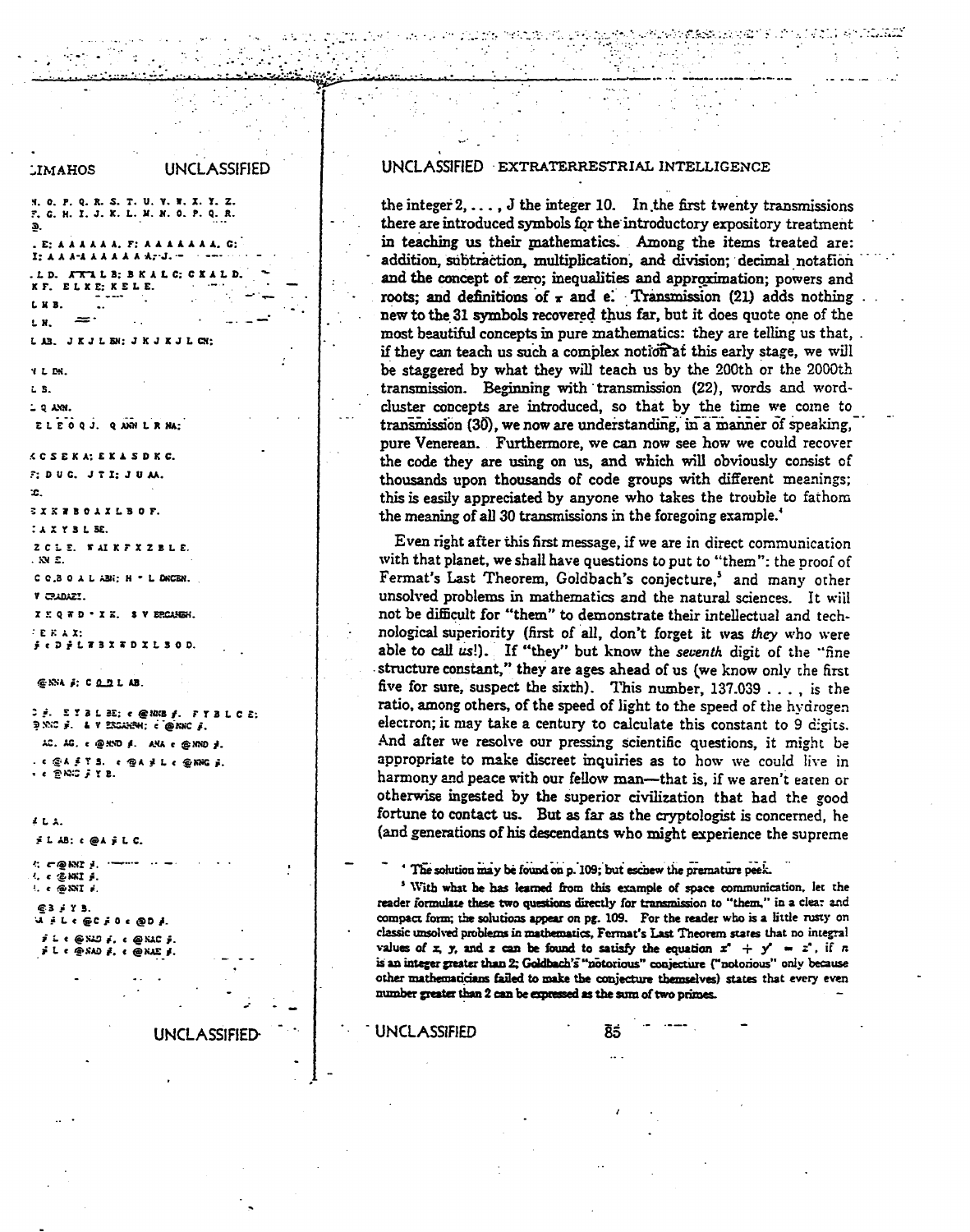## L. D. CALLIMAHOS

## **UNCLASSIFIED**

**UNCLASSIFIED** 

"thrill of their lives when we hear from "them") must keep a level head, not get excited, and be prepared to cope with problems the like of which he has never seen-out of this world, so to speak.

86

## Electronic

BY JOHN

#### $Top \&$

#### **INTRODUCTION**

Calligraphy, the art of produ familiar term in the English lang letters in its alphabet, English r manual or mechanical. Slight tions have little effect on legib texts are easily obtained due to All that is necessary is a unique : it is a typewriter key or a con-English requires only that a signal letter. The Morse and Baudot sult of such transmissions is eas

Generally speaking, most alp. graphic problems. However, so graphic in nature. Such langur sent some idea or thing. Altho rules of formation, the number often very large. For example thousand unique ideographs. In as a single element. The followi lar symbols with very dissimilar r

### Character

Therefore, for these languages, tention in order to obtain intelli